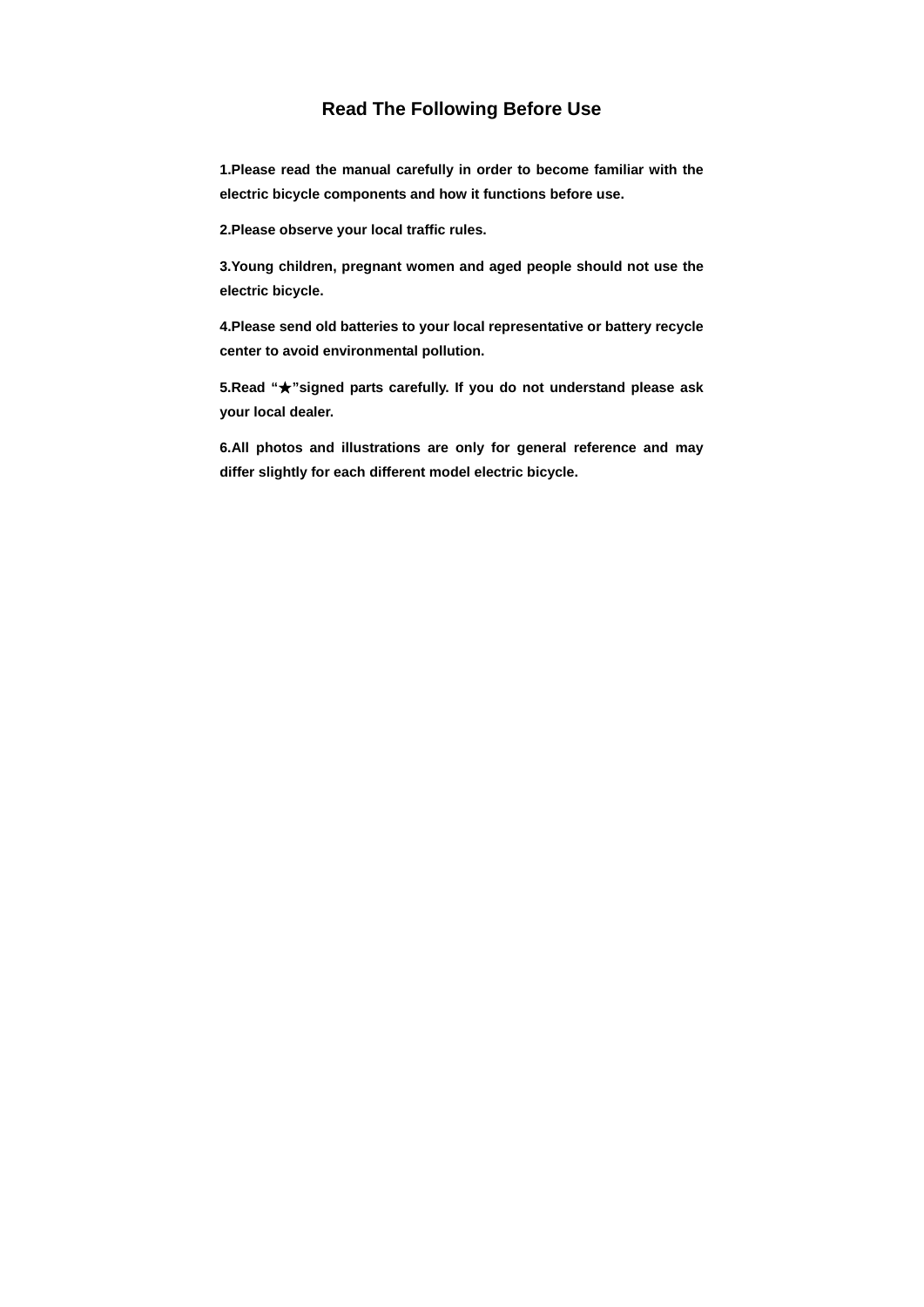# **CONTENTS**

- **Chapter 1**: **Electric bicycle and its components**
- **Chapter 2**: **Models and technical specifications**
- **Chapter 3**: **Electric bicycle circuit diagram**
- **Chapter 4**: **BM (Battery Management) Charger and its correct usage**
- **Chapter 5**: **Batteries and instructions for long battery life.**
- **Chapter 6**: **Electric motor and proper care**
- **Chapter 7**: **Electronic speed controller**
- **Chapter 8**: **Assembly and installation**
- **Chapter 9**: **Initial adjustments of electric bicycle**
- **Chapter 10**: **Using the electric bike**
- **Chapter 11**: **Dealing with emergency stop**
- **Chapter 12**: **Troubleshooting**
- **Chapter 13**: **New technical points**
- **Chapter 14**: **Local dealer and service center**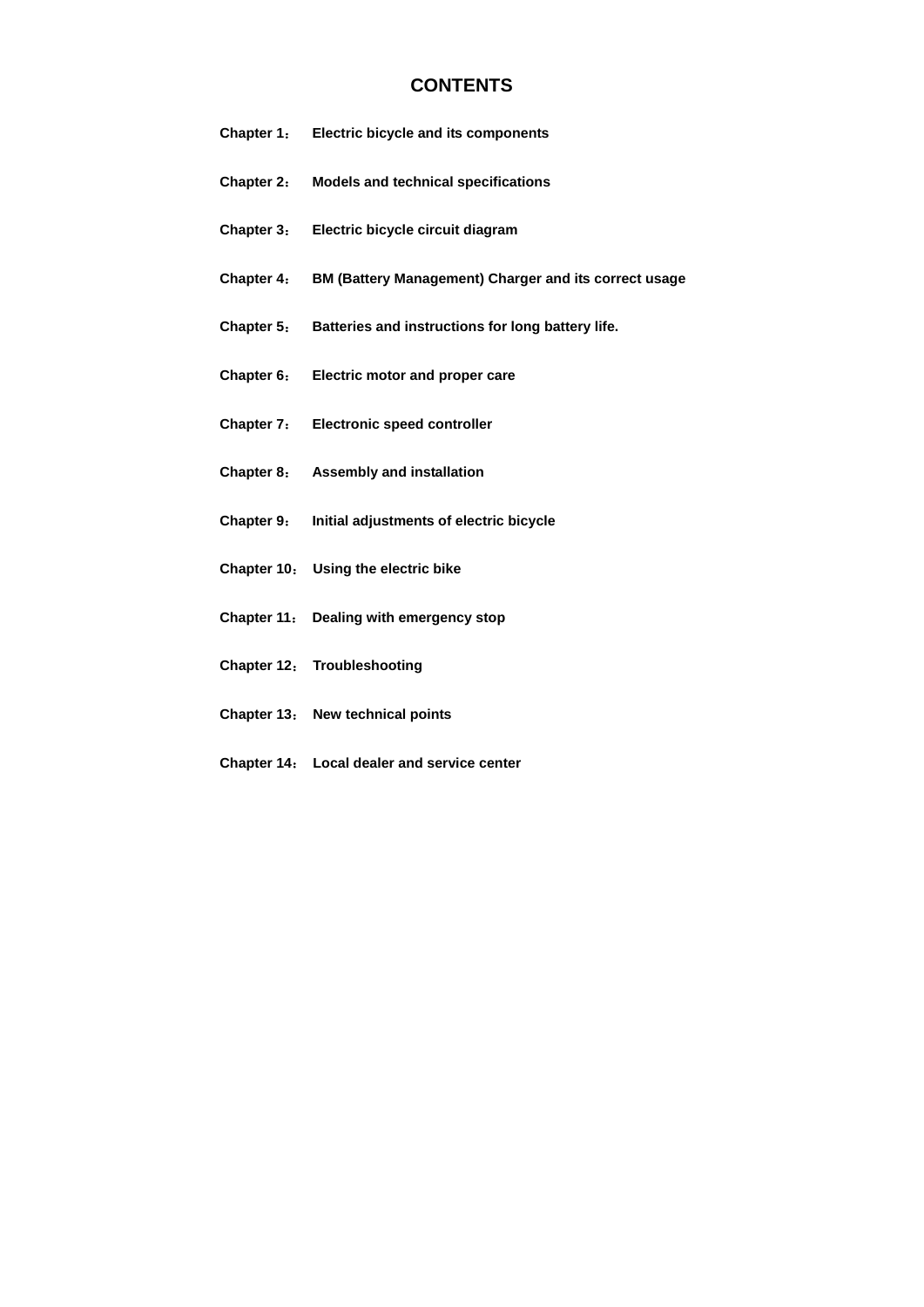

**Chapter 1 Electric bicycle and it's components**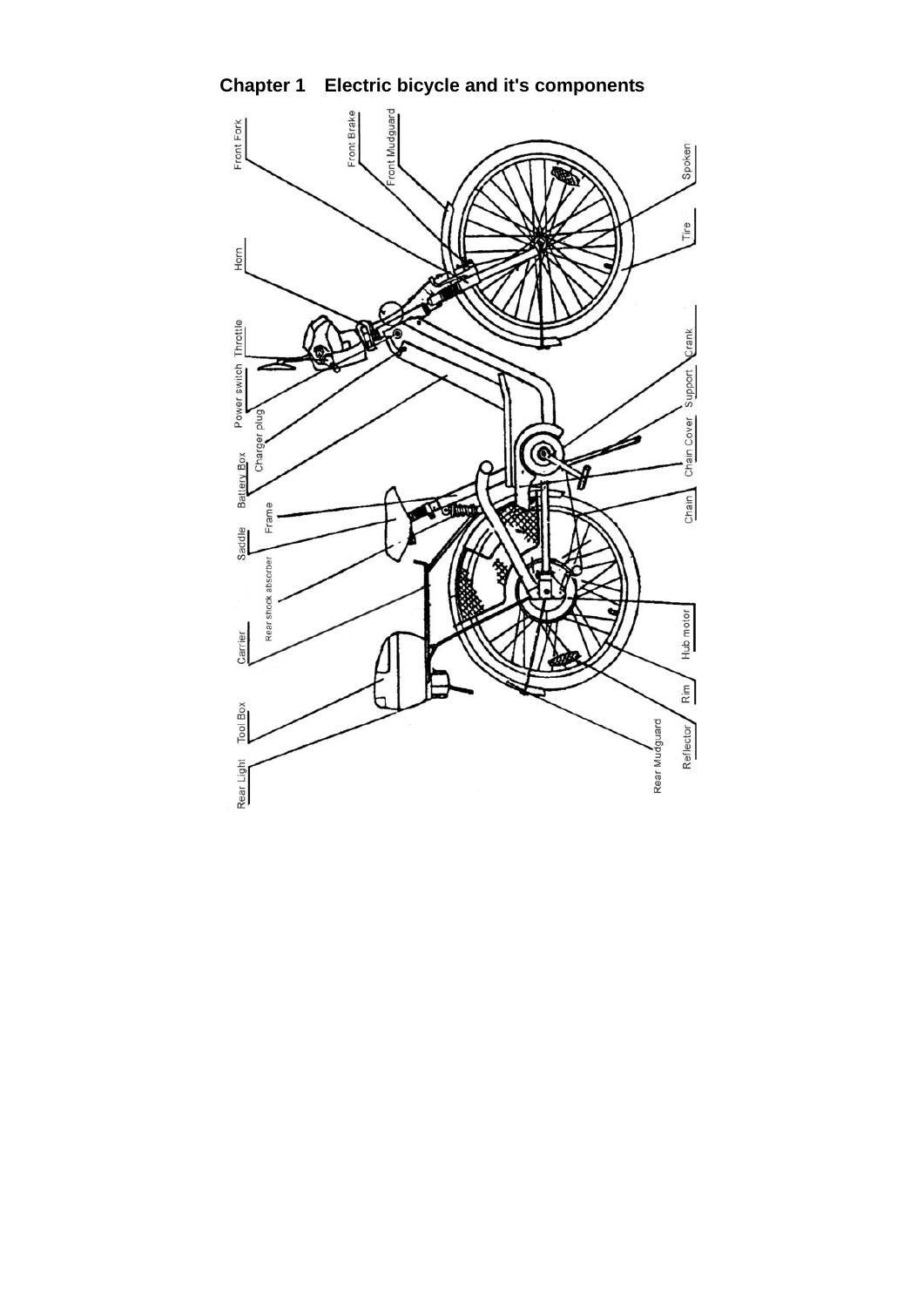# **Chapter 2 Models and technical specifications**

|  | <b>PB1 Series</b>                           |  |  |
|--|---------------------------------------------|--|--|
|  | Lithium battery bike, aluminium frame.      |  |  |
|  | Battery voltage is 24V or 36V, battery      |  |  |
|  | capacity from 7AH to 12AH. The rated        |  |  |
|  | output power is from 150W to 250W.          |  |  |
|  | Brush motor or brushless motor.             |  |  |
|  | (The user's manual for lithium bike will be |  |  |
|  | supplied separately.)                       |  |  |
|  | <b>PB2 Series</b>                           |  |  |
|  | Battery voltage is 36V, battery capacity    |  |  |
|  | from 10AH to 14AH, the rated output         |  |  |
|  | 180W<br>250W.<br>from<br>to<br>power<br>is  |  |  |
|  | Brushless motor.                            |  |  |
|  |                                             |  |  |
|  |                                             |  |  |
|  |                                             |  |  |
|  | <b>PB3 Series</b>                           |  |  |
|  | Battery voltage is 36V, battery capacity    |  |  |
|  | from 10AH to 14AH, the output power is      |  |  |
|  | from 180W to 250W. Brushless motor          |  |  |
|  |                                             |  |  |
|  |                                             |  |  |
|  |                                             |  |  |
|  | <b>PB4 Series</b>                           |  |  |
|  | Battery voltage is 36V or 48V, battery      |  |  |
|  | capacity from10AH to 14AH, the rated        |  |  |
|  | output power from 180W to 250W.             |  |  |
|  | Brushless motor                             |  |  |
|  |                                             |  |  |
|  |                                             |  |  |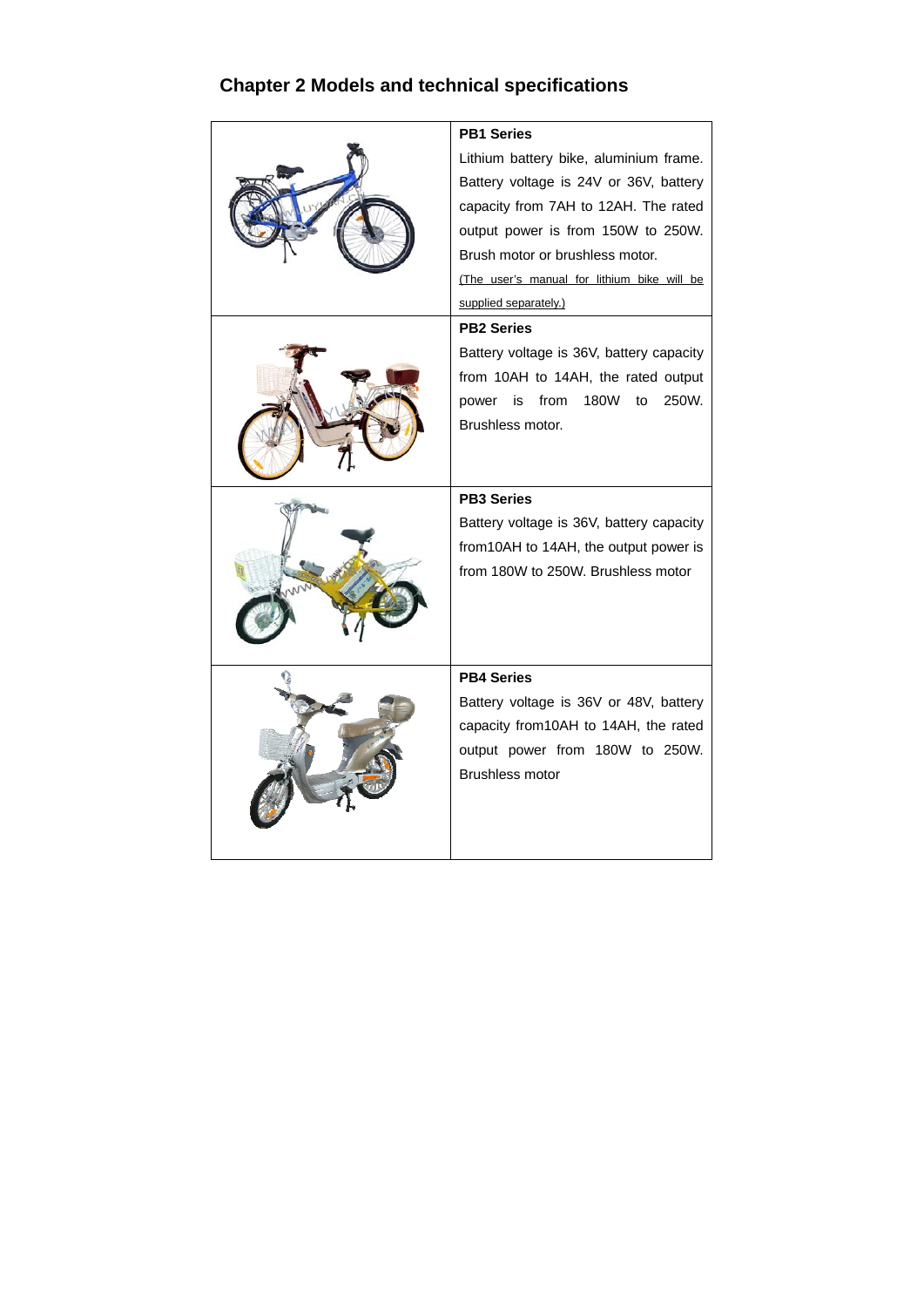|        | <b>PB5 Series</b>                        |  |  |
|--------|------------------------------------------|--|--|
|        | Battery voltage is 48V, battery capacity |  |  |
|        | from10AH to 14AH, the rated output       |  |  |
|        | from 250W<br>350W.<br>power is<br>to     |  |  |
|        | <b>Brushless motor</b>                   |  |  |
|        |                                          |  |  |
|        |                                          |  |  |
|        |                                          |  |  |
|        | <b>PB7 Series</b>                        |  |  |
|        | Battery voltage is 48V, battery capacity |  |  |
|        | from 10AH to 14AH. The rated output      |  |  |
|        | power is from 250W to 350W. More         |  |  |
|        | new features, e.g. EABS (electronic      |  |  |
|        | braking system), drum brake, rear        |  |  |
|        | wheel locking system etc. Brushless      |  |  |
|        | motor.                                   |  |  |
|        | <b>PB8 Series</b>                        |  |  |
|        | Battery voltage is 48V, battery capacity |  |  |
|        | from 17AH to 20AH. The rated output      |  |  |
|        | power is from 350W to 450W, More         |  |  |
|        | new features, e.g. EABS (electronic      |  |  |
|        | braking system), drum brake<br>etc.      |  |  |
|        | Brushless or brushless with gear motor.  |  |  |
|        | <b>LEV Series</b>                        |  |  |
| uan.c. | Battery voltage is 48V, battery capacity |  |  |
|        |                                          |  |  |
|        | form 17AH to 20AH, the output power      |  |  |
|        | from 500W to 1000W. More new             |  |  |
|        | features. Brushless motor                |  |  |
|        |                                          |  |  |
|        |                                          |  |  |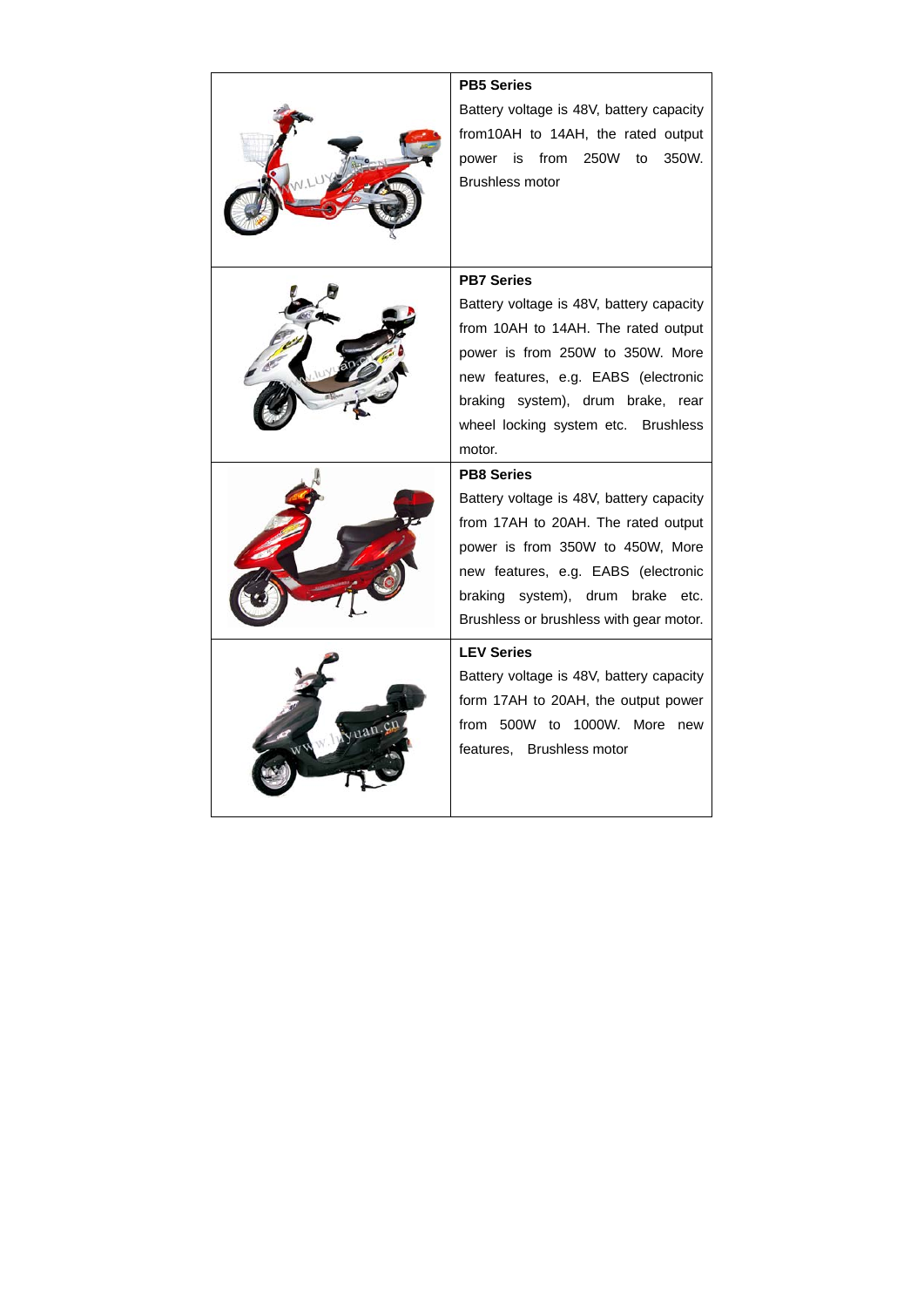# **Chapter 3 Electric bicycle circuit diagram**

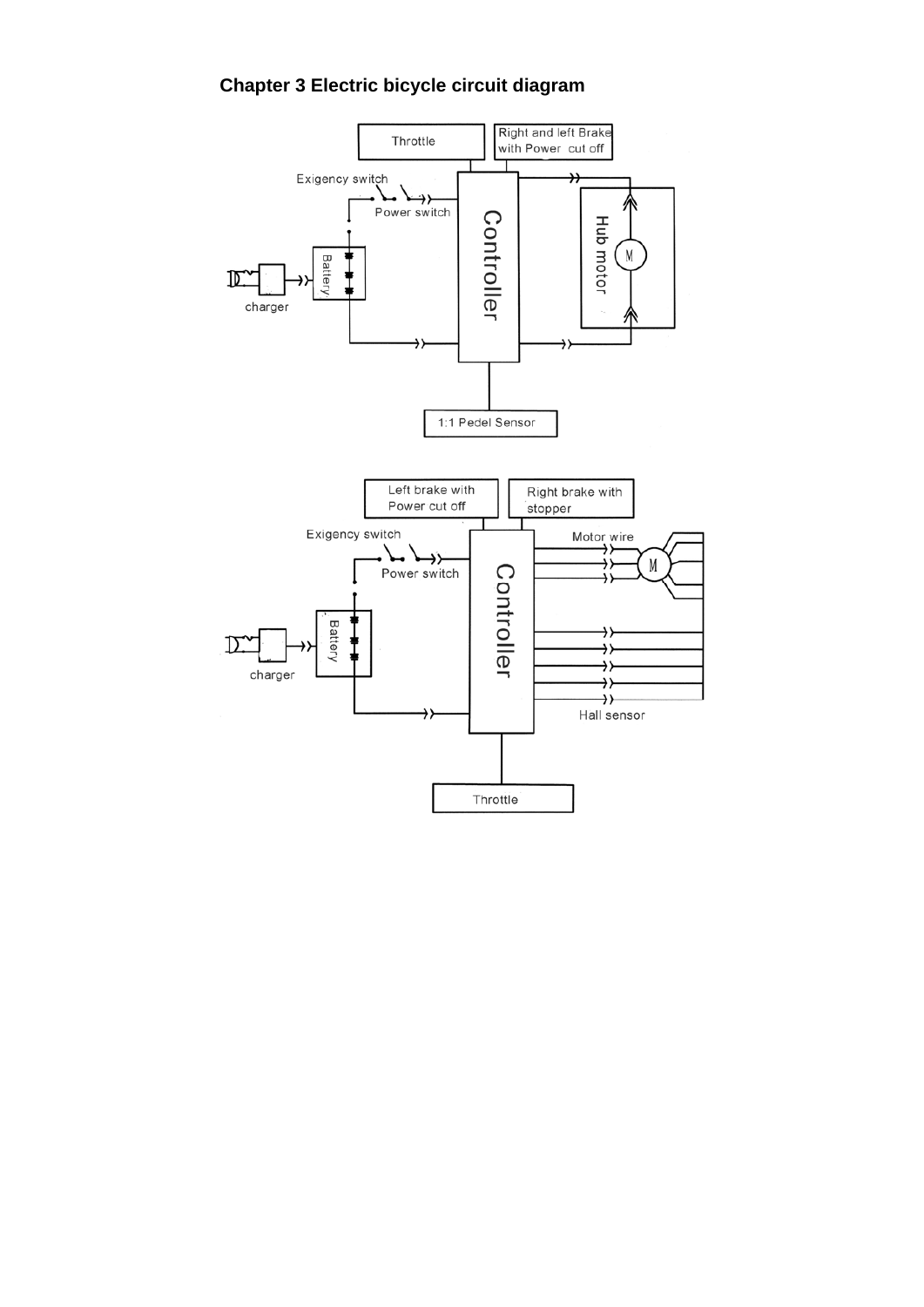# **Chapter 4 Charger and how to use it correctly**

### **4.1.Charger**

Our charger is purpose built for our bicycles. The label on the back side of the charger indicates the input voltage. Please check the voltage with your local standard, and pay attention whether the output voltage and plug are of the correct voltage rating and type.

#### **4.2.How to use charger correctly**

●Please always fully charge your battery pack after each ride. This will ensure the longest possible life of the battery. If the battery is left in a state of low charge for long periods the battery life will be limited. Use only the supplied lead acid charger. Use of different chargers may cause serious injury to you and may damage the battery pack. The indicator lights on the end of the charger provide important information about charger and battery.

- A. Red-------the battery is charging
- B. Orange---the battery is almost full
- C. Green-----the battery is completely full and in maintenance mode.

#### ● Charging the battery on the bike.

Please turn off the key switch 。。。。(also called ignition switch) before charging the batteries. First connect the output plug of the charger into the charging socket of the electric bicycle, second connect the input plug of charger with your local power socket. Make sure the charger is well ventilated it is normal for the charger to get warm, do not obstruct air ventilation of the charger..

● Charging battery alone

When you charge the battery away from the electric bicycle,。。。 first insert the output plug of charger to battery charging socket, then insert the input plug of charger to your local power socket. Charging two batteries together can be done using the adaptor cable provided with your electric bicycle. Connect the output plugs of the adaptor to both batteries then connect the input plug of the adaptor to the output plug of the charger and connect the input plug of the charger to your local power socket.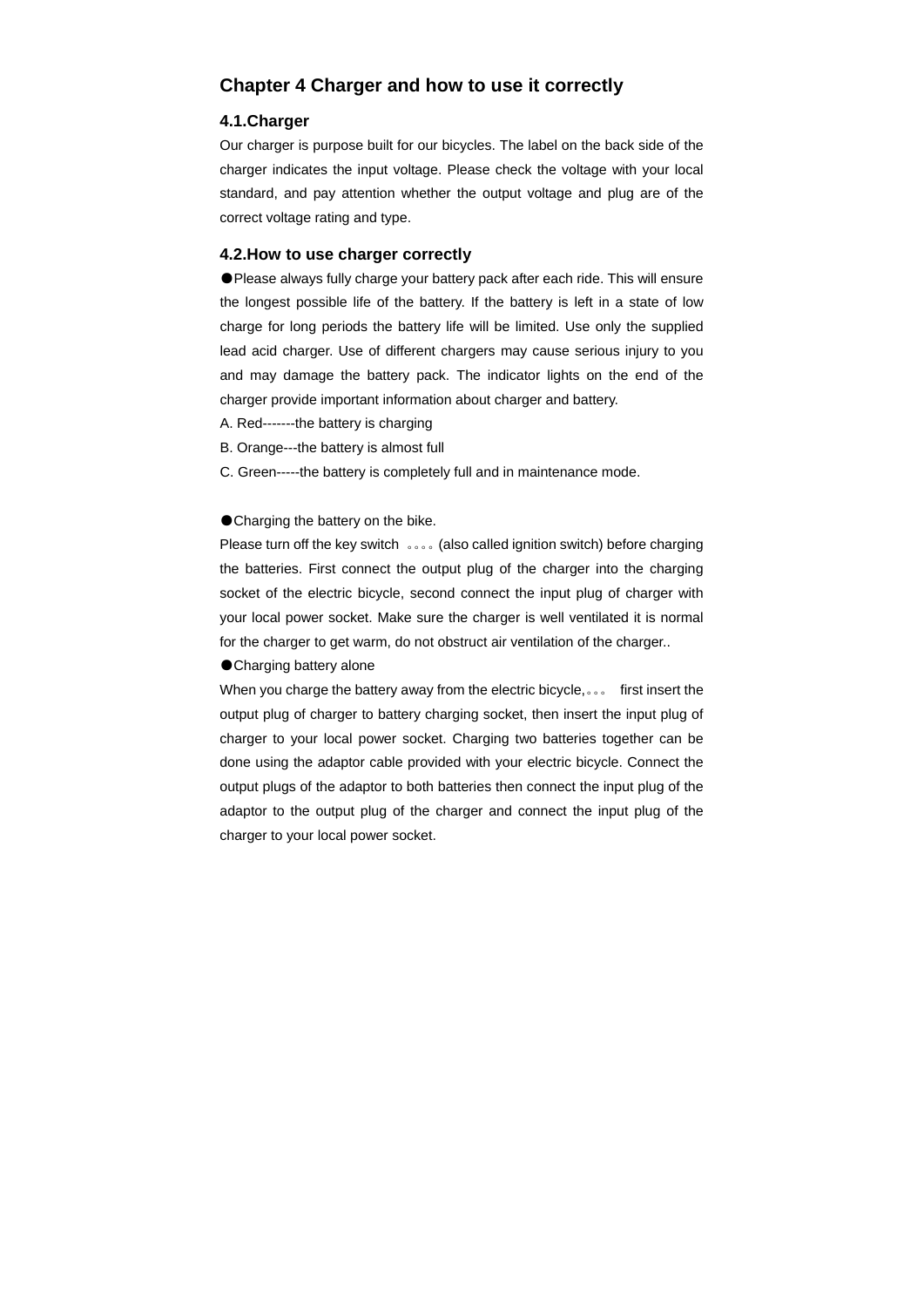●When you charge the battery away from the electric bicycle, please ensure that you place the charger and battery on a flat surface. Do not place the battery upside down, please do not place anything on the charger or battery when charging; please keep the charger in a well ventilated area when charging.

●When carrying the charging, please try to avoid dropping it.

#### **4.3 Charge attention**

★The charger's plug contain electricity so please take care that children do not try to touch the points or insert objects into the charger as it carries high voltages inside.

★Please keep charger in an area where it can not be reached by young children.

★Do not submerse the charger in liquid and keep away from moist environments and avoiding spilling liquids onto the charger.

### ★**Important note**

★**Please do not use another brand of charger or battery on electric bicycle except when they are tested by our authorized professionals.** 

**If the red light on the charge indicator does not change color after a long period of charging (>12h), it is likely there are some problems with the battery or charger. Please stop charging to avoid overcharging battery. Take the charger and battery pack to your authorized service center.** 

### **4.4 BM (Battery Management) Charger**

The BM charger is made up of high-tech CPU chip which optimises the life of the batteries. The charger monitors the battery state of charge during charging and adjusts the voltage and current going in to the battery in a precise manner.

#### **Attention:** ●

★After a number of years use, the battery capacity will slowly reduce. It is now possible to rejuvenate the battery by adding a special liquid, and then re-charging the battery by BM charger which will renew the battery capacity gradually. You can add battery liquid at service center.

★BM charger has heat protecting function, when the charger overheats the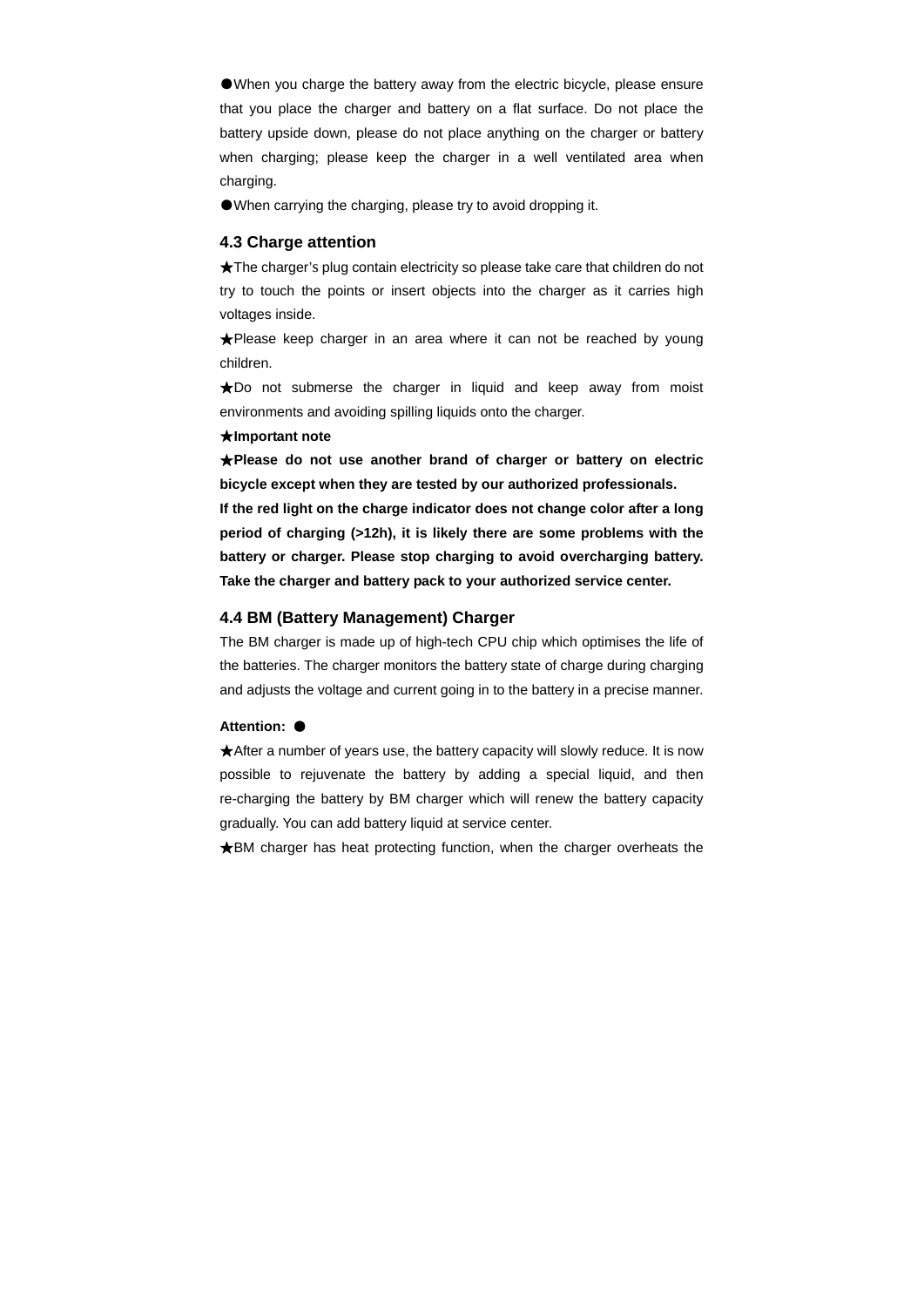BM charger will automatically reduce output power. If the charger becomes overheated or charging time is too long, you should send the charger to authorized service center immediately.

## **Chapter 5 Battery and attention**

**5.1. Batteries have life spans:** the battery capacity will be reduced over time and the overall performance of the battery will reduce accordingly.

### **5.2. Correct use and attention of battery:**

●Always keep the battery in a fully charged state. No matter how much power is used, the battery should be charged each time after use in order to extend battery life. For batteries held in long term storage, it should be fully charged at least monthly to ensure optimum condition.

●We suggest that when moving away from a standing start, the electric bicycle should be moved off by pedaling to reduce the battery consumption and extend battery life.

●When charging the battery, please check the temperature of the battery box cover, and the light of charger indicator. If the battery gets too hot or if the light does not change color, please send the charger and battery together to your authorized service center.

#### **5.3. Important note:**

★ **Do not use another brand of charger on our battery.** 

★ **Do not mount another brand of battery on our electric bicycle. The different polarity could result in the damage to the electronic controller. ★** In low temperature condition (below 15 °C), the battery capacity and **mileage will be reduced by 20%-30%.** 

★ **In low temperature conditions, the battery voltage may be reduced, it is possible that the low voltage protection system will start working in advance. Again, you should start off the bike by pedaling to avoid this.** 

★ **If any or all of the batteries are replaced, please do not mix charged**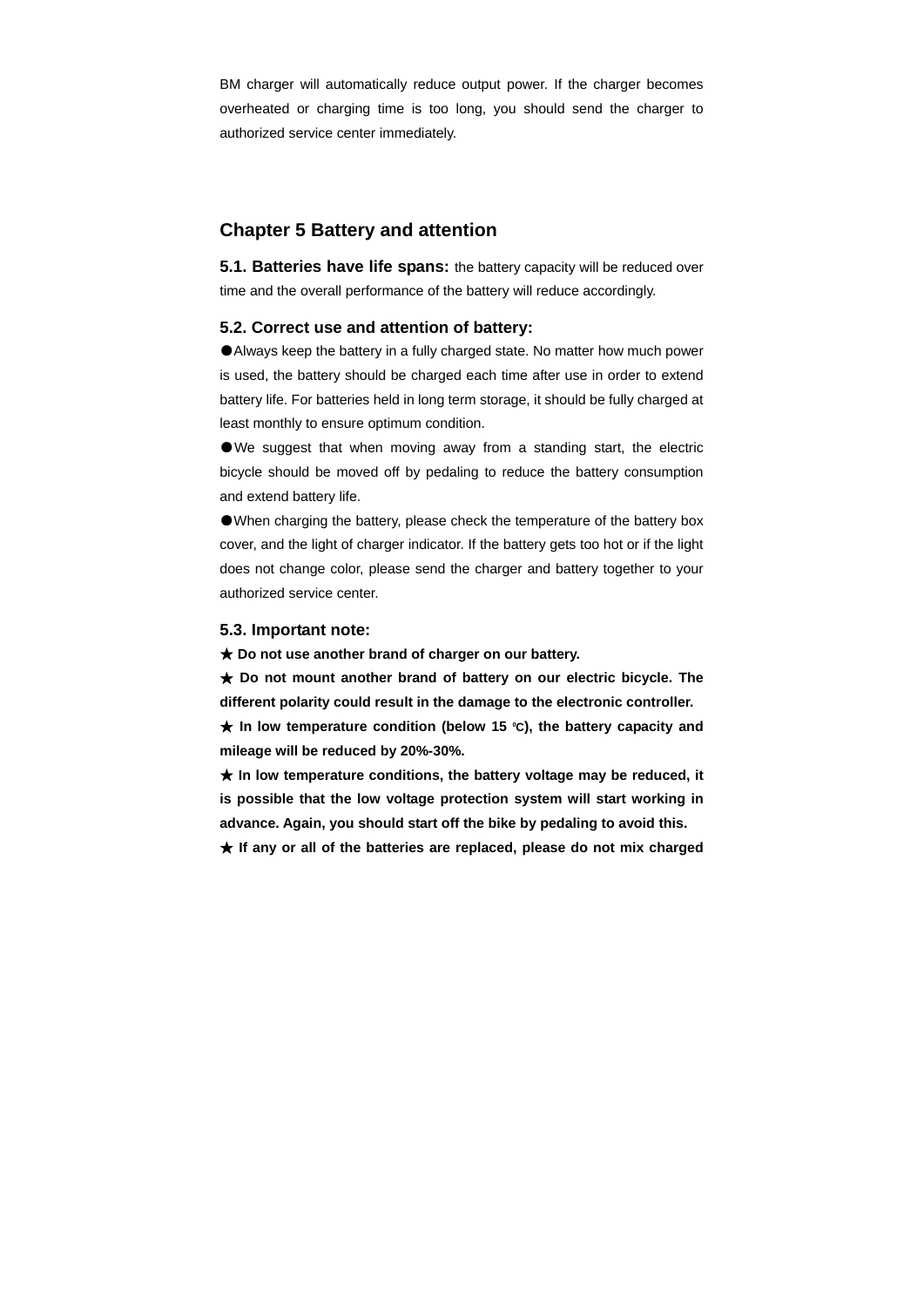**and uncharged batteries together, or it could damage the batteries.**

#### **5.4 Battery maintenance**

The following conditions mean the batteries need to be maintained.

● Batteries decline in performance over time. If you experience reduced running distance, the batteries may require additional maintenance or replacement.

●When charging the battery if the indicator light remains orange after charging for 12 hours, the indicator light remains orange, the batteries and the battery charger should be checked and not used until they are.

If the batteries are not to be used for a period of three months then they should be charged monthly. If that is not possible, then they should be checked by an authorised agent before being used.

●After a period of approximately 8 months, the capacity of the batteries to hold charge may degenerate. Checking by an authorised service centre may become necessary.

You can send the battery to your local service center for checking or, if the batteries are to be disposed of, then please do it in a responsible manner such as recycling etc.

# **Chapter 6 Electric motor and maintenance**

### **6.1 Permanent magnet (brushless) motor**

The electric bicycle motor is usually a permanent magnet (brushless) motor which features high output torque and efficiency. Maintenance is not required for this motor. Regular checks should be carried out to ensure that all component parts are secured on the bike and that all screws etc are tightened. When the motor is working, some noise is normal.

### **6.2 Important note:**

★**Do not ride electric bicycle in rainy weather or when the water level exceeds the height of the axle of the motor. The motor could become impregnated with water and malfunction necessitating expensive repairs or replacement.**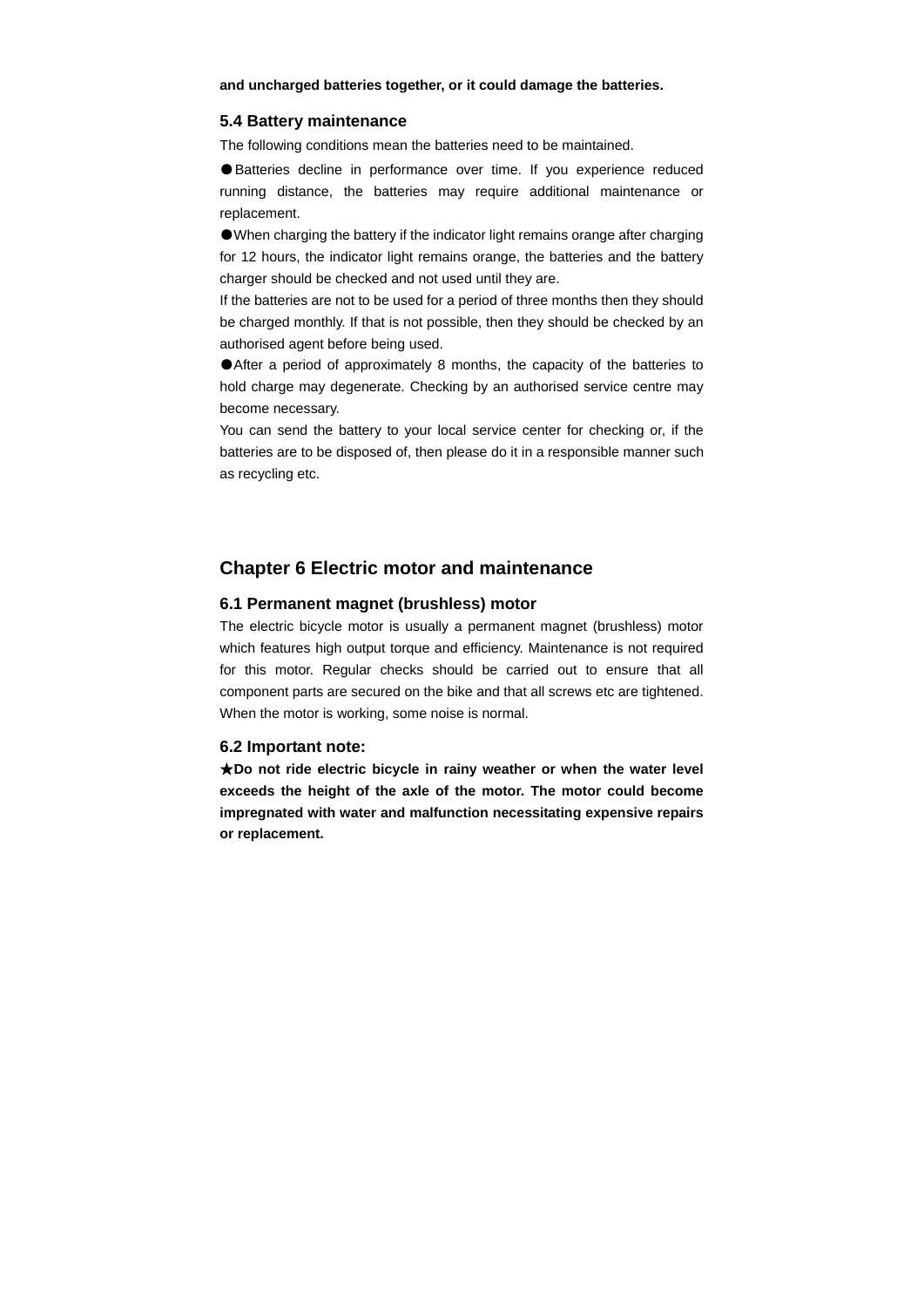### **6.3 Super Power (SP) Geared motor**

This motor features high torque at low speed. It also features effective energy conversion and power saving leading to strong propulsion and high efficiency of power utilization.

### **6.4 SP motor maintenance**

Lubrication of the motor should be carried out in accordance to Chapter13**.**

# **Chapter 7 Controller and attention**

### **7.1.Controller system**

The Controller system is composed of control board, driver, indicator, throttle, and brake lever. The main function is speed control, excess current protection, low voltage protection, EABS (Electrically Assisted Brake System).

### **7.2.Use and attention of controller**

The main control board is located in the middle of the electric bicycle. Due to the high current, the control board needs adequate ventilation. Please make sure that the controller is not subjected to prolonged periods in direct sunlight or rain. When starting the electric bicycle and on steep uphill sections you should pedal the bike to reduce excessive consumption of power.

We recommend you to turn the throttle slowly to introduce power once the bike is in motion.

### **7.3.Controlling mode**

●E-bike: Only throttle, just turn the throttle to drive electric bicycle.

●Pedelec: The intelligent sensor is mounted on the middle axle and provides a signal to the CPU chip in the controller. The pedal signal CPU then controls the output current to the motor.

● Dual controls : There are dual controls on some electric bicycles, both throttle and pedal control. Use pedal or throttle control first when two modes are working at the same time.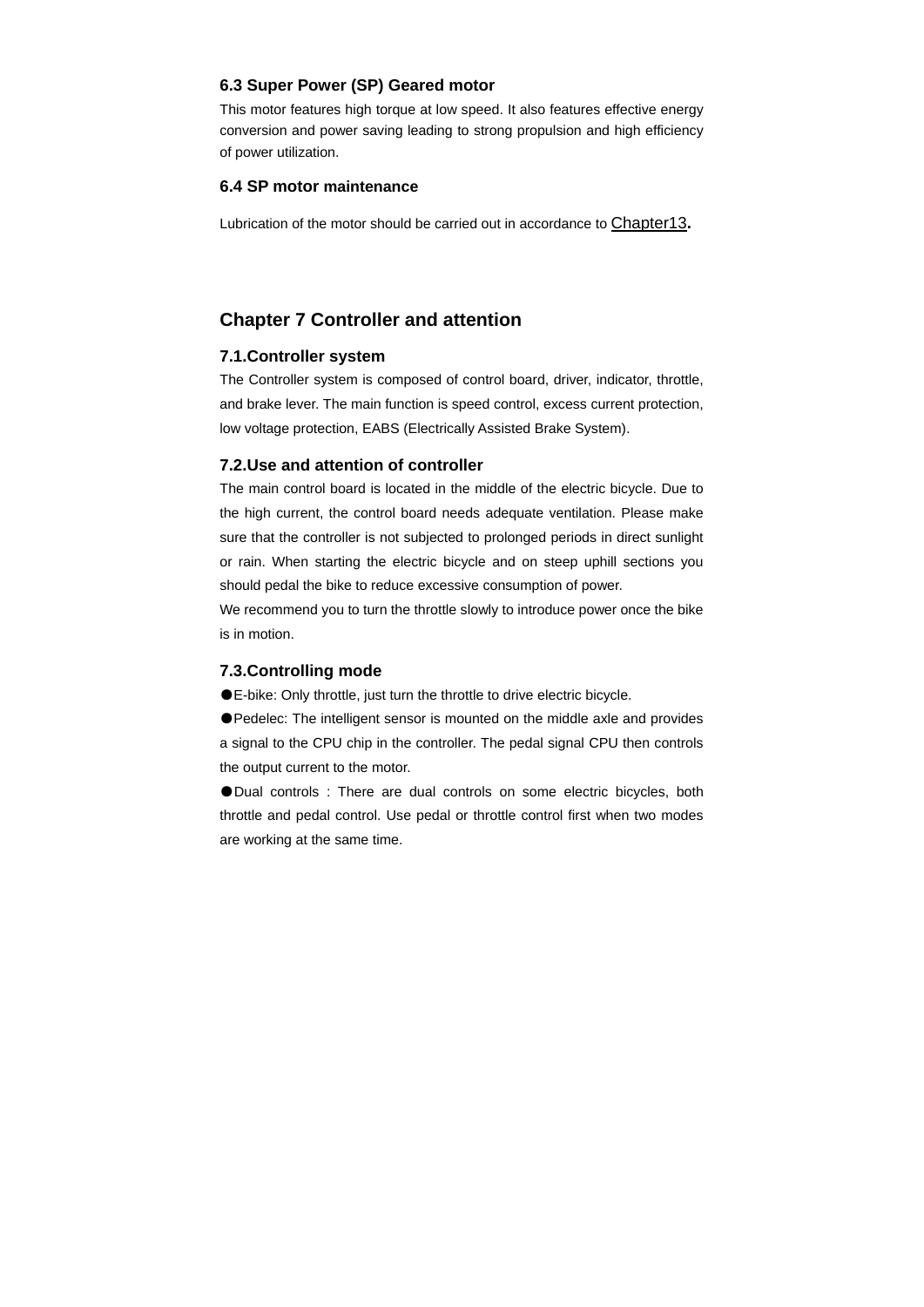### **7.4. Other functions of controlling system**

●Some models include EABS (electrically assisted braking system): When braking, the magnetic field in the motor will be reversed to force the motor to stop and recharge battery with torque energy **.So please do not turn off the power switch when traveling downhill. The inertia will destroy the electronic controller.**

●Program motor (where fitted): Is a new type of brushless motor controlled by CPU. The characteristics are high efficiency, wide efficiency zone and small current. Large output torque and excellence in performing on inclines. It is normal that there are some noises when start up electric bicycle.

●Double speeds throttle control system (where fitted):

The double speeds switch is mounted on the throttle. Press the button to make the electric bicycle drive at higher speed. Once the switch is released the bike will resume normal operation.

● Emergency power off switch: If the electric bicycle is out of control, and the controller fails, you can turn off the emergency switch to cut the power immediately. In the diagram, it is referred to as the Exigency Switch.



● Ampere gauge and energy regeneration (where fitted):

Some models use an ampere gauge on the display board, "+" direction tells you the motor working state and the power consumption. "-" direction tells you how much energy is regenerated when the energy regeneration system is active. When the electric bicycle is moving, using the brake lever will activate the power regeneration process, recharging the batteries through the controller until the electric bicycle has stopped.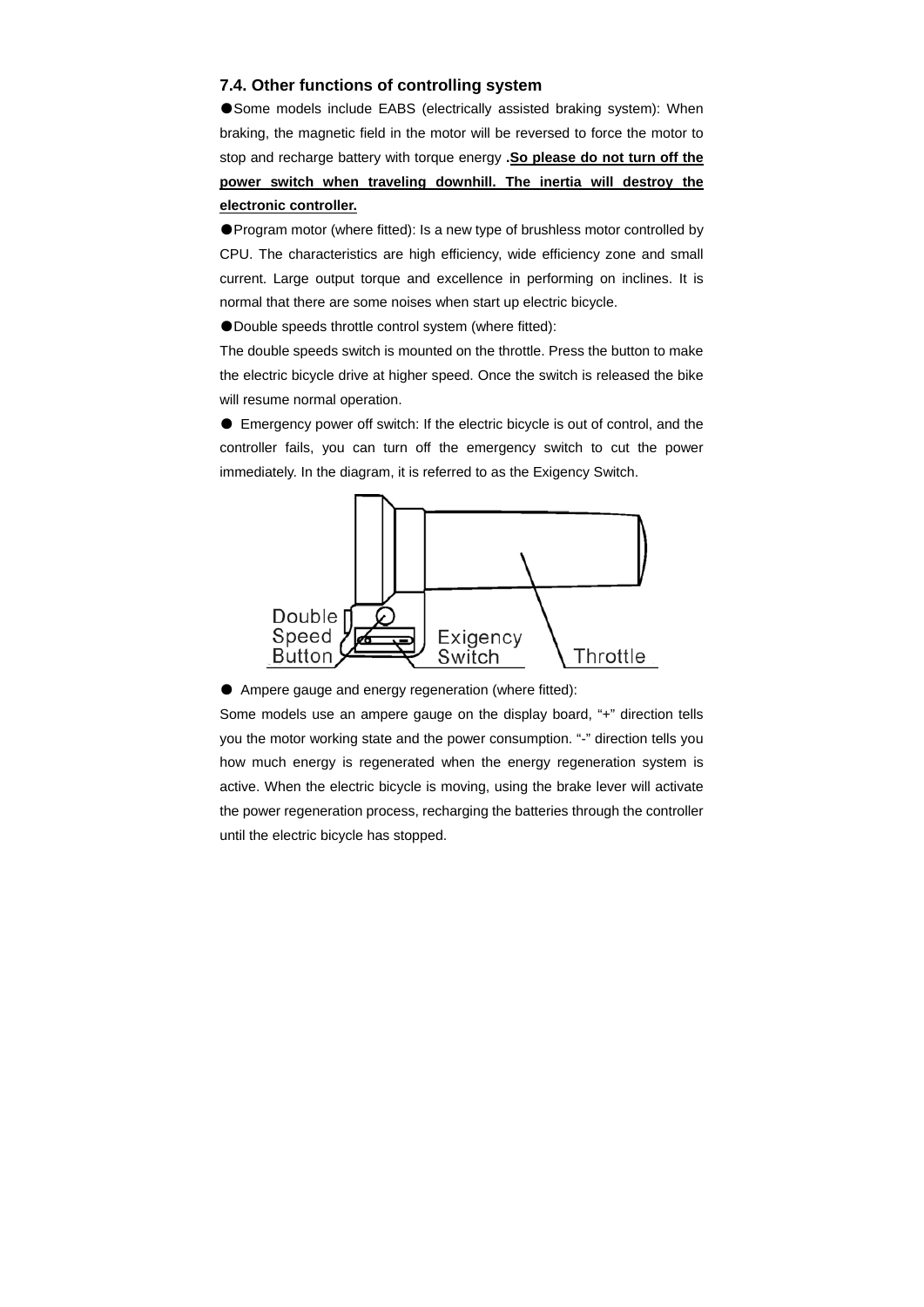

● Power assist controller: Some models have new power assist fitted. This method differs from Pedelec mode in Part 7.3.B in it is not necessary to pedal all the time in power assist mode. The procedure is as follows:

Step.1. Turn on the power switch. Neither pedaling assistance nor motor itself will work.

Step.2. Turn the throttle, the electric bicycle comes into electric power supply mode (>2 seconds).

Step.3. Release the throttle, the electric bicycle will come into power assistance mode. On a flat road, with pedaling assistance, the electric bicycle is in high speed and without pedaling assistance, is in low speed. This mode can save 30%-50% of electric power.

Step.4 Hold the brake lever to stop the motor assist from working.

| Step 1: install front wheel  |  |                                                             |
|------------------------------|--|-------------------------------------------------------------|
|                              |  | To adjust the front<br>brake, please see the<br>Item: $9.2$ |
| Step 2: install front basket |  |                                                             |
|                              |  |                                                             |

# **Chapter 8 Assembling electric bicycle**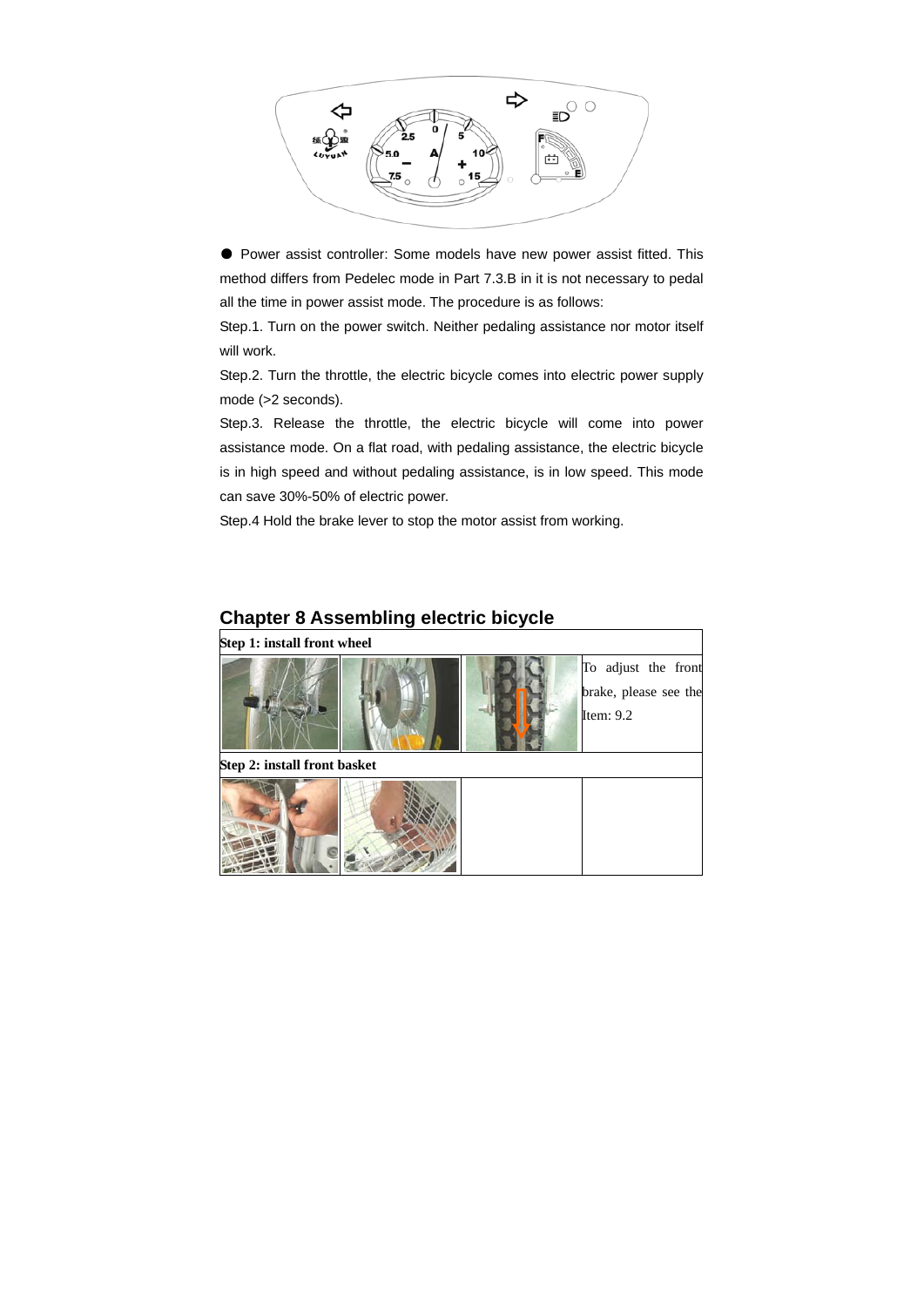

# **Chapter 9 Adjust electric bicycle**

# **9.1 .Adjust saddle height**

Some models can adjust the height of the saddle such as PB1, PB2 and PB3 series, as follows:

▼the standard height of saddle should be such that the foot can touch ground. See photo A

▼pay attention that the safety line on saddle tube can not be out any further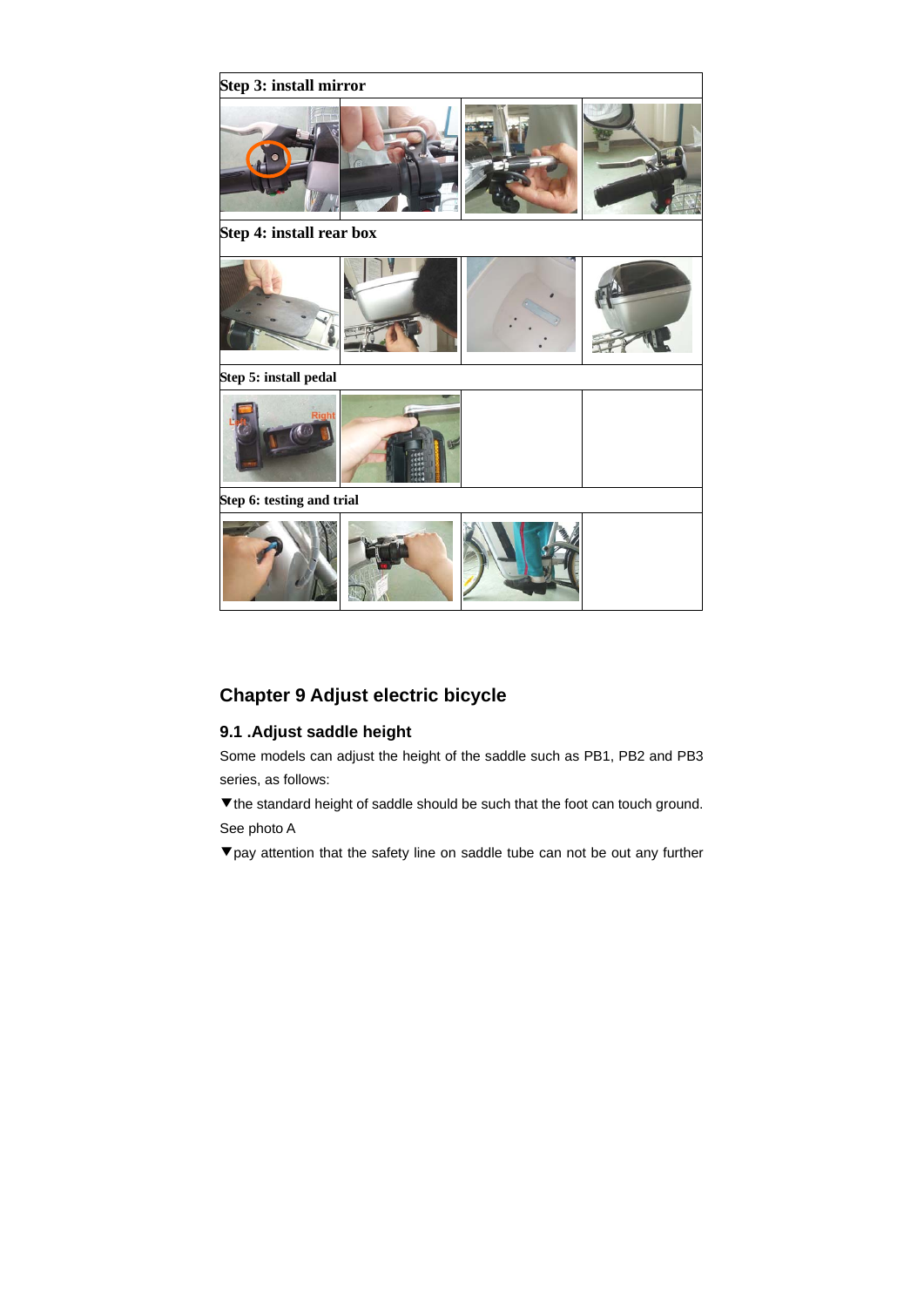when adjusting the height of saddle. See photo B

▼for the models with mounted suspension tube, the standard weight is adjusted to 75KG in production, and the scope of suspension spring is between 50-100KG. You can adjust the saddle according to your weight as follows: pull out the seat tube, adjust the bottom bolt of the suspension by turning clockwise to expand preload to 100KG, and turning counter-clockwise to reduce the preload to 50KG.



### **9.2 Adjust front cantilever brake or V brake**

● Check right brake lever as per photo C. The brake should be fully applied when the distance of brake lever reaches half the distance of "L".



● Release the nut on the brake cable retaining bolt, then tighten or release the brake cable so that the distance from the rim to the brake shoe is 1.5mm. If the distance between the rim and brake shoes is uneven, use the adjusting screws at the bottom of the brake arm to equalize the distance. Turning the screw clockwise will increase the distance, alternately turning the screw anti-clockwise will decrease the distance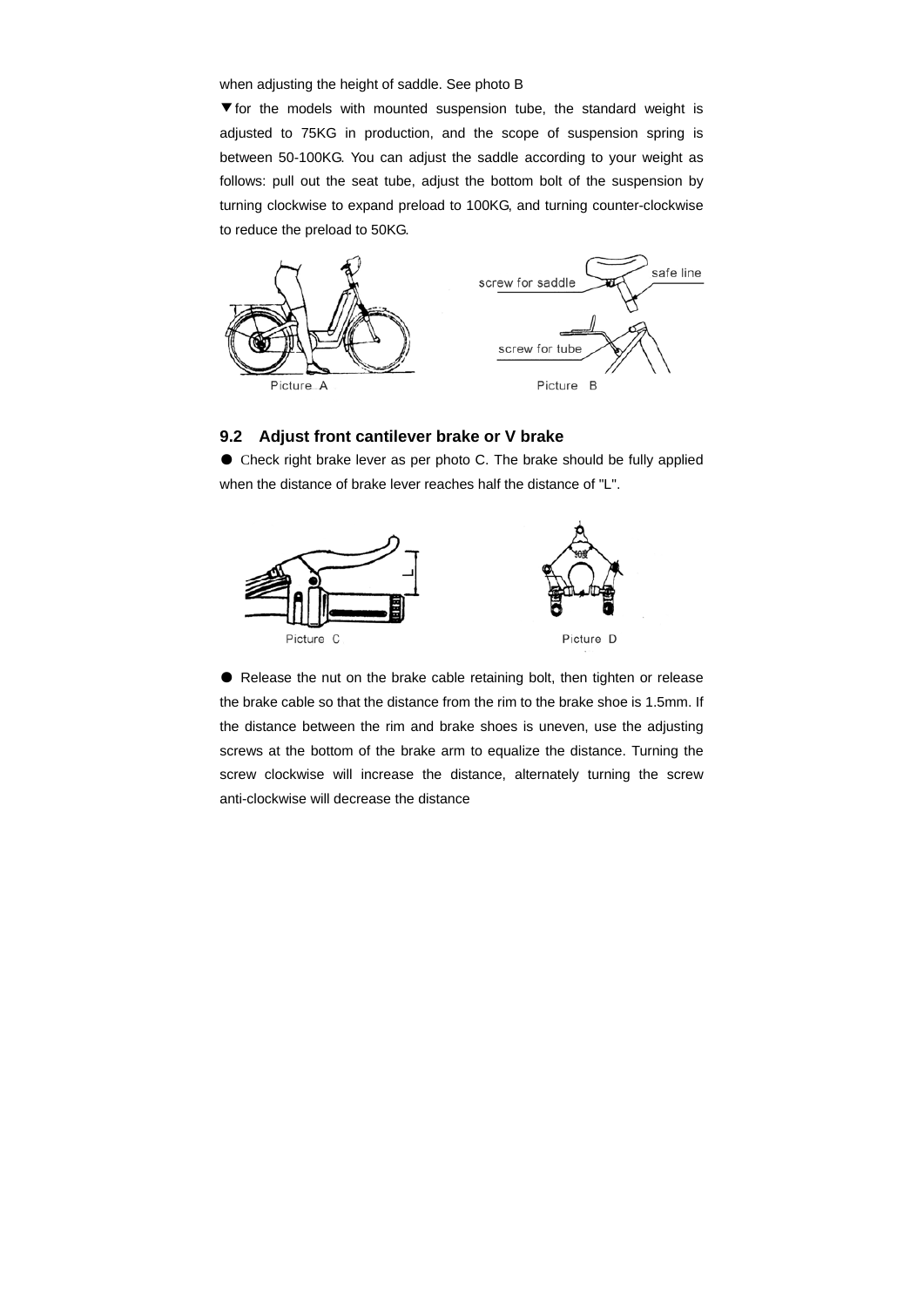### **9.3. Adjust rear clasp brake**

A. Check left brake lever as per photo C The brake should be fully applied when the distance of brake lever reaches half the distance of "L".

B. To correct poor adjustment of the rear brake, release the locknut, turn the adjusting nut anti-clockwise. When correct adjustment is achieved fasten the locknut.



● When braking efficiency is poor, adjust the bolt. Or you can loosen the nut on the brake cable retaining bolt, then tighten or loosen steel wire. Another way is to adjust the adjustment screws on the outer edge of the rear brake assembly. Loosen the lock nut on the 3 adjustment screws on the outer edge of the brake assembly. Use the throttle to slowly spin the rear wheel and slowly adjust each adjustment screw until the brake lining starts to touch the brake drum (wheel will slow down and brake can be heard dragging). Back screw off slightly until brake is no longer dragging. Lock screw into place using the lock nut. Repeat process until all 3 screws are adjusted correctly

### **9.4 .Adjust handlebar**

● stand in front of handlebar as per photo F, clamp the front wheel with your legs and hold the handlebar, adjust the handlebars to the correct position, then fasten the stem bolt.

● when adjusting the height of handlebar, take care the safety line on the stem is not out further than the safety marking.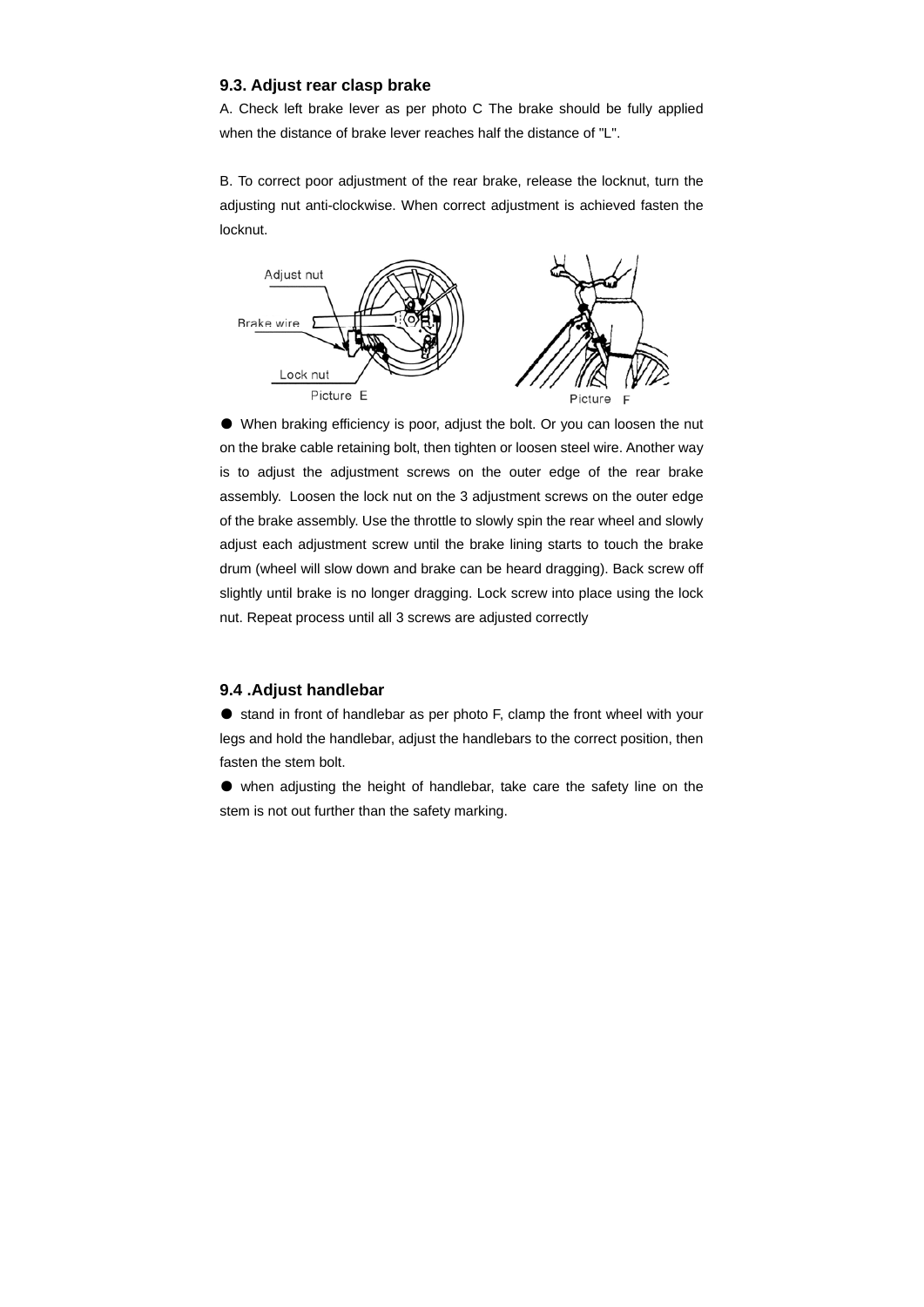### **9.5. Adjust the spring on the rear suspension**

The standard setting for the rear suspension in production is 75Kg. The scope of the spring is 50 to 100Kg. You can re-adjust the spring to meet your requirements as follows: pull out the seat tube, adjust the bottom bolt of the suspension, turn in clockwise to increase preload to 100KG, and turn out counter-clockwise to reduce the preload to 50KG as in photo H.



### **9.6.Adjust the chain**

Loosen the two rear axle nuts. Turn the chain adjusting nuts in clockwise to tighten the chain. Pay attention that in adjusting, the rear wheel and frame are parallel, and then fasten the axle nuts. If the chain is too tight, just loosen the chain adjusting nuts and move the rear wheel and forward. Alternately you can send your electric bicycle to maintenance center for professional adjustment.

### **9.7.Lubricant parts and cycle**

Parts requiring lubrication are front axle, rear axle, middle axle, chainwheel and front fork. Please clean and lubricate the parts every six months.

### **9.8.Bolt Torque Settings:**

The following table provides the torque settings that you need to exert on respective parts.

| Parts name | Moment |  |  |
|------------|--------|--|--|
| Handlebar  | 18NM   |  |  |
| Front stem | 18NM   |  |  |
| Saddle     | 18NM   |  |  |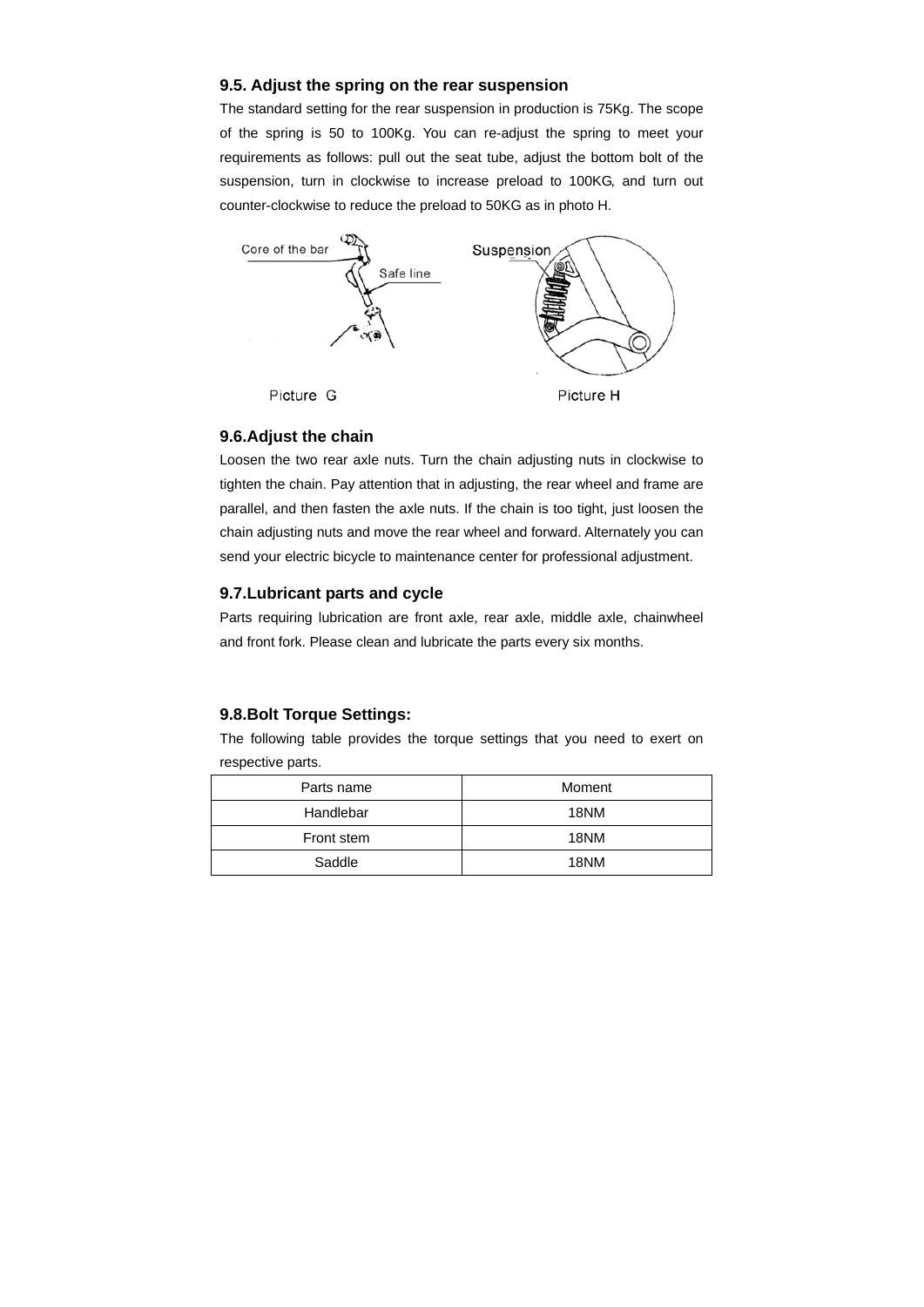| Saddle stem      | 18NM |
|------------------|------|
| Front wheel axes | 18NM |
| Rear wheel axes  | 30NM |
| Middle axes bolt | 30NM |

## **9.9. Regular Checks:**

★ Parts such as front forks, front and rear wheel, saddle, handlebar and brake are necessary to be checked at regular intervals to ensure the safe operation of the bike.

# **Chapter 10 .Using the Electric Bike**

### **10.1.Main Operating Parts**

● Key Switch: The key switch is a lock placed between the battery and controller (see circuit diagram), the controller light on the display board is lit when you turn the lock to "ON".

● Emergency power off switch

This connects in series with the key switch and is located on the handlebar. It is designed for emergency conditions only. Turn these two switches on provides power to the motor. If the electric bicycle malfunctions or the braking fails, just press the emergency power off switch, electric power and motor will stop completely.

● Throttle: The throttle is your right handlebar; turn the throttle inward to speedup, in opposite direction to slow down. We suggest you to turn the throttle slowly, as overexertion may result in damage.

● Brake cut out switch: Front and rear brakes are in left and right hand, the same as a bicycle. In addition, the electric bicycle has a brake power cut out switch. When you apply the brakes, a signal is sent to the controller to cut the power to the motor. You can not start your electric bicycle if the brake cut-out switch is engaged.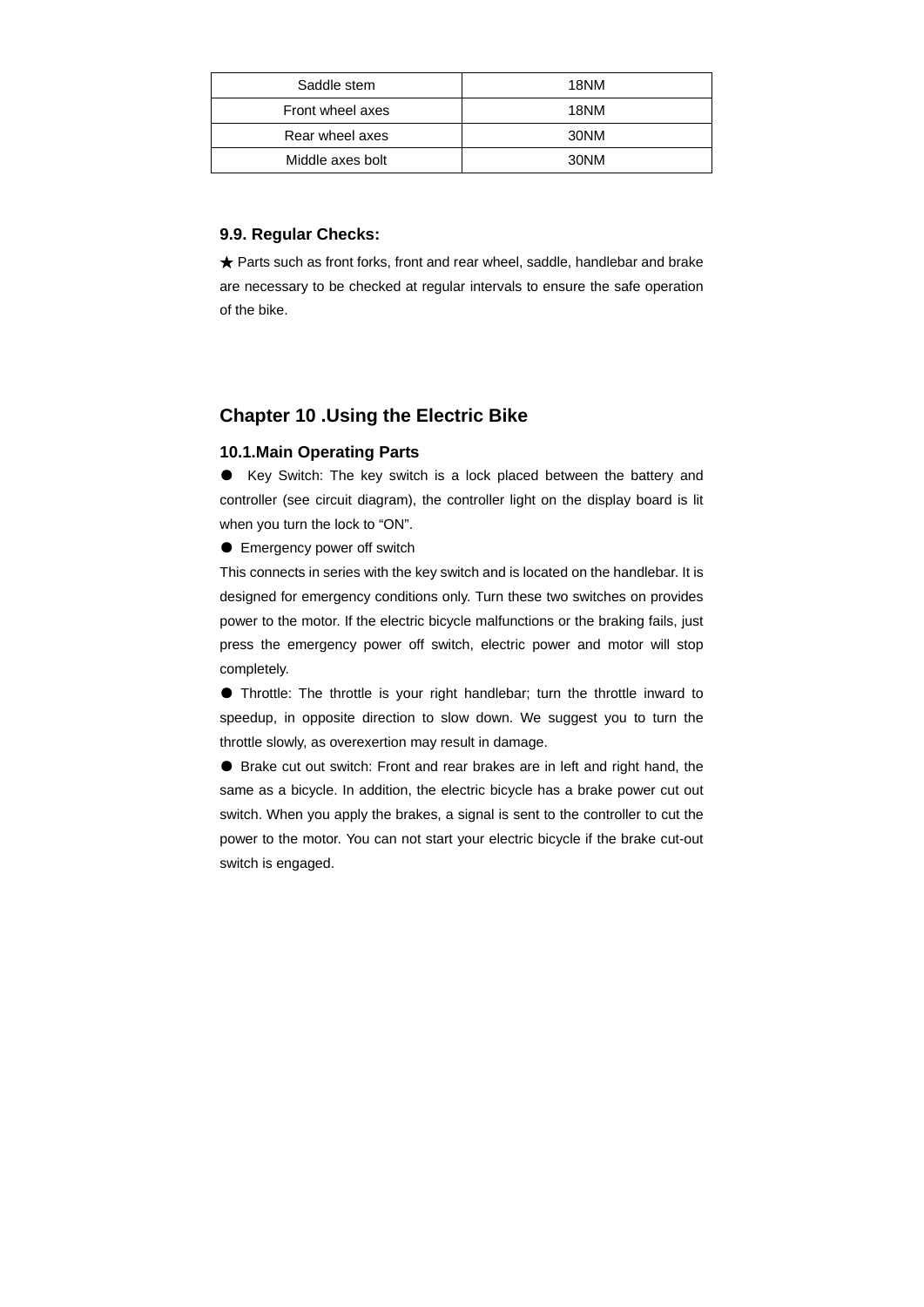### ● Lights and Horn:

The switches of head light and rear light are on the left hand side. When you drive at night, please turn on the lights. Push the indicator switch to "L" when you turn left, and push to "R" when you turn right. Push to middle when you stop turning. Remember that bike indicators are not self cancelling.

The switch for the horn is on your left handgrip, just press the button to make the horn work.

● Battery level indicator

Usually, LED or instrument panel could be found on the handlebar and indicates the approximate energy remaining. When only one LED is on or the indicating needle is in the red area it indicates the battery is near empty and must be charged. When the controller detects low battery level, power to the motor is automatically cut off. Sometimes the battery indicator does not show low current and will start the motor for a while, but controller will cut off the power soon. If the electric bicycle cuts out please do not continue to turn throttle as it could result in damage to the battery.

### **Attention:**

★**In traffic if you frequently start up and stop, and on rough terrain or heavy loading factor, the battery indicator may come down quickly. It is normal for the battery indicator to increase after riding for some distance.** 

★ **When the charging light on display board is lit, please stop using the throttle. Keep in mind do not turn the power lock frequently to continue riding by throttle, or it will damage the battery.** 

#### **Our suggestion:**

 $\triangledown$  when you ride your electric bicycle a long distance, we suggest riding using low power mode to extend mileage.

 $\triangledown$  when starting the electric bicycle, we suggest pedaling first then turning the throttle.

 $\triangledown$  we suggest riding by pedaling and electric power together.

 $\triangledown$  when riding downhill, we suggest releasing the throttle.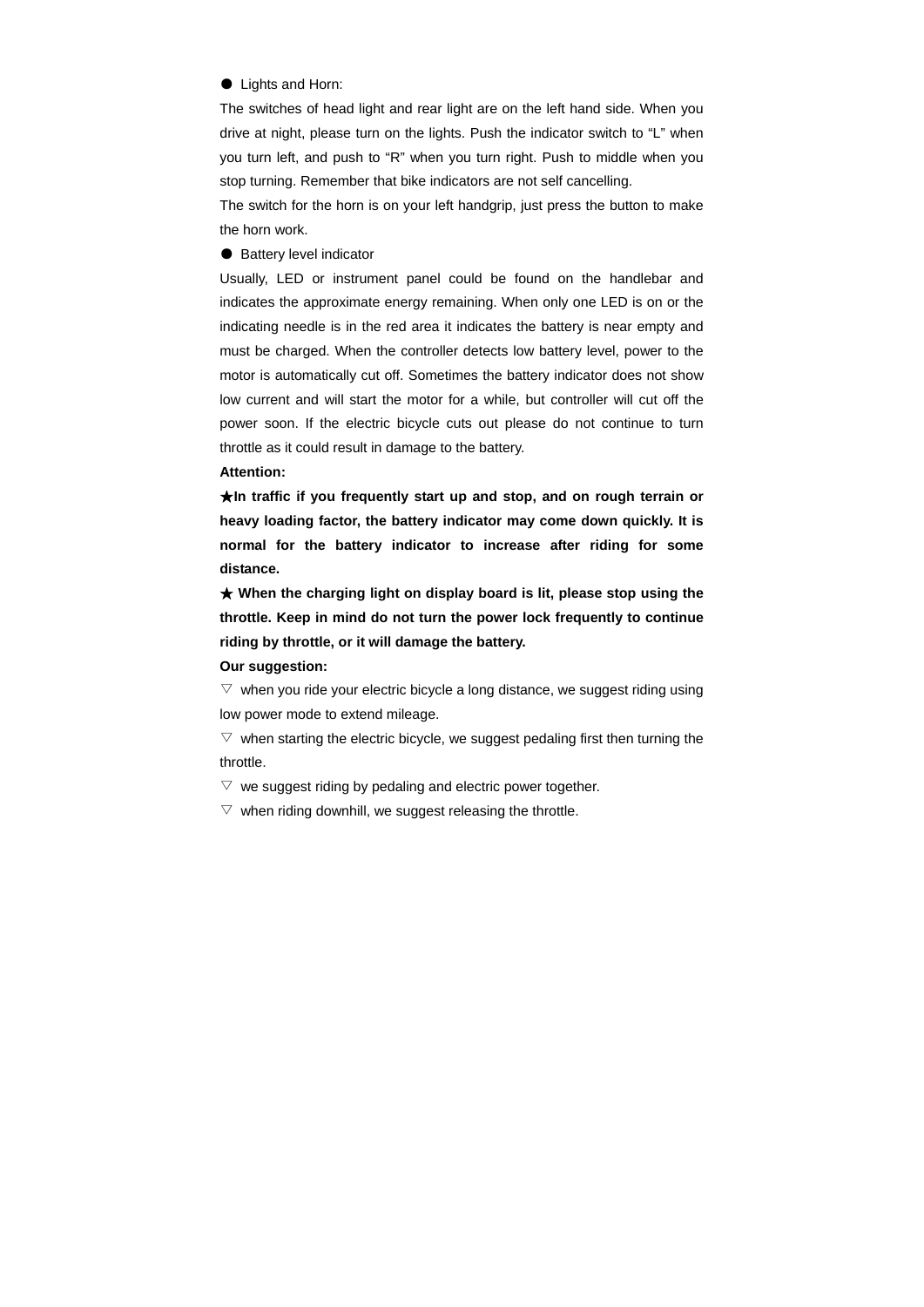### **10.2 .Basic operations**

Kick up the stand; turn on the power switch, then check the performance of electric bicycle:

- check the throttle
- Check the electric brakes (EABS) where fitted
- Check the brake performance

**If the brakes have a problem, please send your electric bicycle to maintenance centre for repair.**

● Sit on the saddle and turn throttle until you reach maximum speed.

● Release the throttle to slow the electric bicycle down. All other riding methods for the electric bicycle is the same as a pedal bicycle.

### **10.3. security attention:**

● Please observe your local traffic rules.

● Do not ride electric bicycle before reading this manual and do not lend it to people who are new to electric bicycles.

● Keep the brakes in good condition. In rainy and snowy conditions please brake earlier and steadily to avoid brake lock-up.

● Please turn on lights and ride carefully at night. On rough roads please slow down, or the strong vibrations will destroy the rim and tire.

### **10.4. Daily maintaining attentions:**

● You should check up your electric bicycle regularly, the items are as follows:

 $\triangledown$  wheel running, pneumatic tire, brake performance, brake drag.

 $\triangledown$  key switch, handgrips loose or not, if loose, please change it at once.

 $\triangledown$ motor is clean.

- Riding attention
- $\triangledown$  in order to protect the tyre, please avoid driving on rough road.
- $\triangledown$  pedal when climbing for long distances or steep inclines.
- Parking attention:
- $\triangledown$  park the electric bicycle smoothly.

 $\triangledown$  do not park the electric bicycle in hot sun for a long period of time, especially the battery.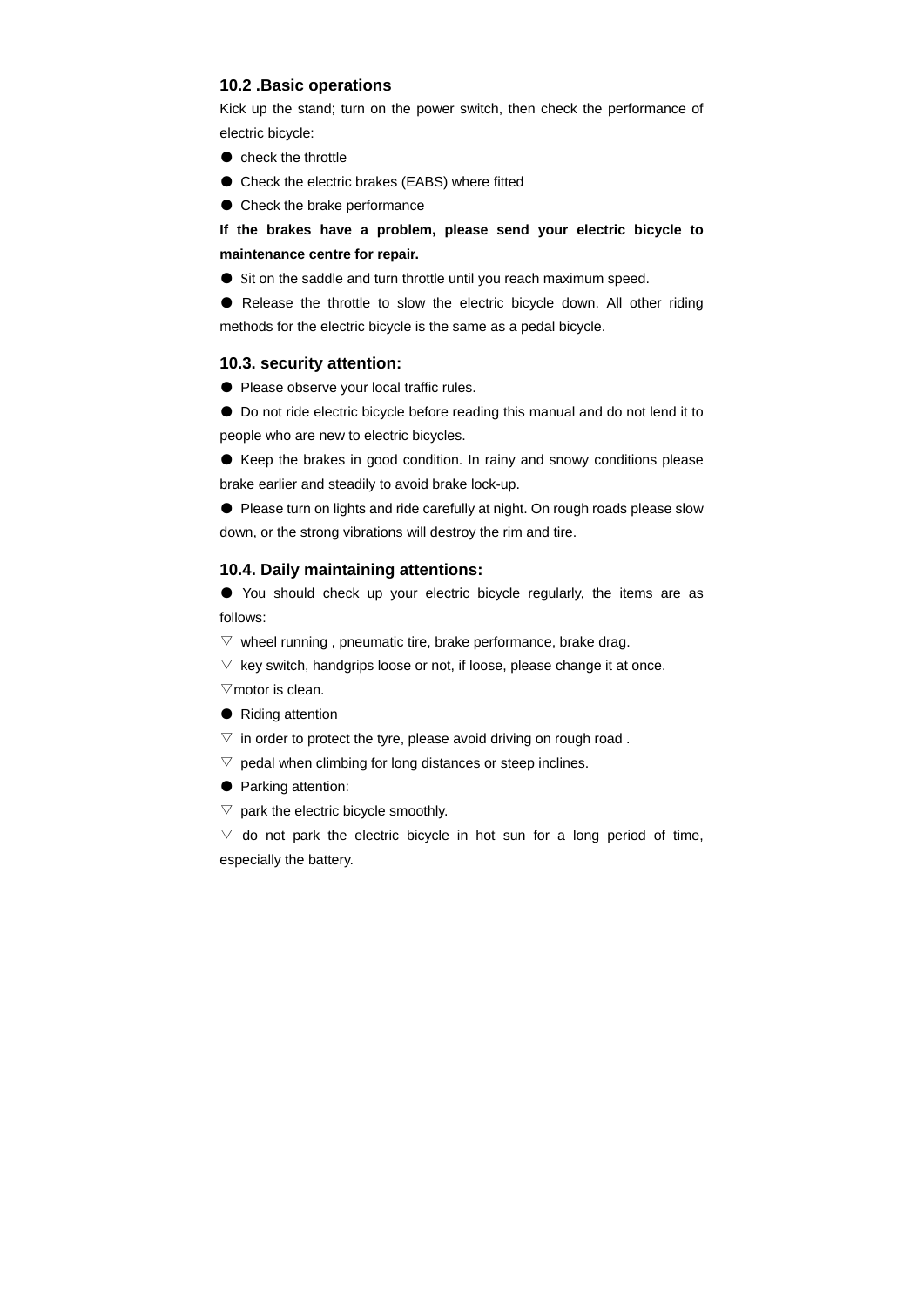$\triangledown$  in order to protect the paint, please do not park the electric bicycle in moist or high temperature situations.

#### ●**Maintain your electric bicycle by an authorised service center:**

- $\triangledown$  check all nuts and bolts, especially the locknuts on front and rear wheels.
- $\triangledown$  check the braking performance.
- $\nabla$  check the wheel and rim
- **Important note**

★ Do not break or burn the battery, or else the battery liquid will cause injury or even cause an explosion. Please send expired batteries to service center or battery recycle unit.

# **Chapter 11. Deal with emergency**

## **11.1 Deal with braking failure**

Brake failure is dangerous especially on declines, so you should check the brake before riding. If the brake is ineffective please adjust it. If the brake fails whilst riding, please slow down at once, and send the electric bicycle to service center.

### **11.2 Dealing with momentary power failure:**

● check cleanness of the terminal points on the battery.

● check the main power plugs. If loose or disconnected, please reconnect it correctly.

● check the brake cut-out switch, if it short circuits due to rain, please dry it with a blower. Do not park your electric bicycle in rain for long time.

### **11.3 Dealing with electric power control failure:**

Turn off the emergency power off switch

# **Chapter 12. Trouble shooting**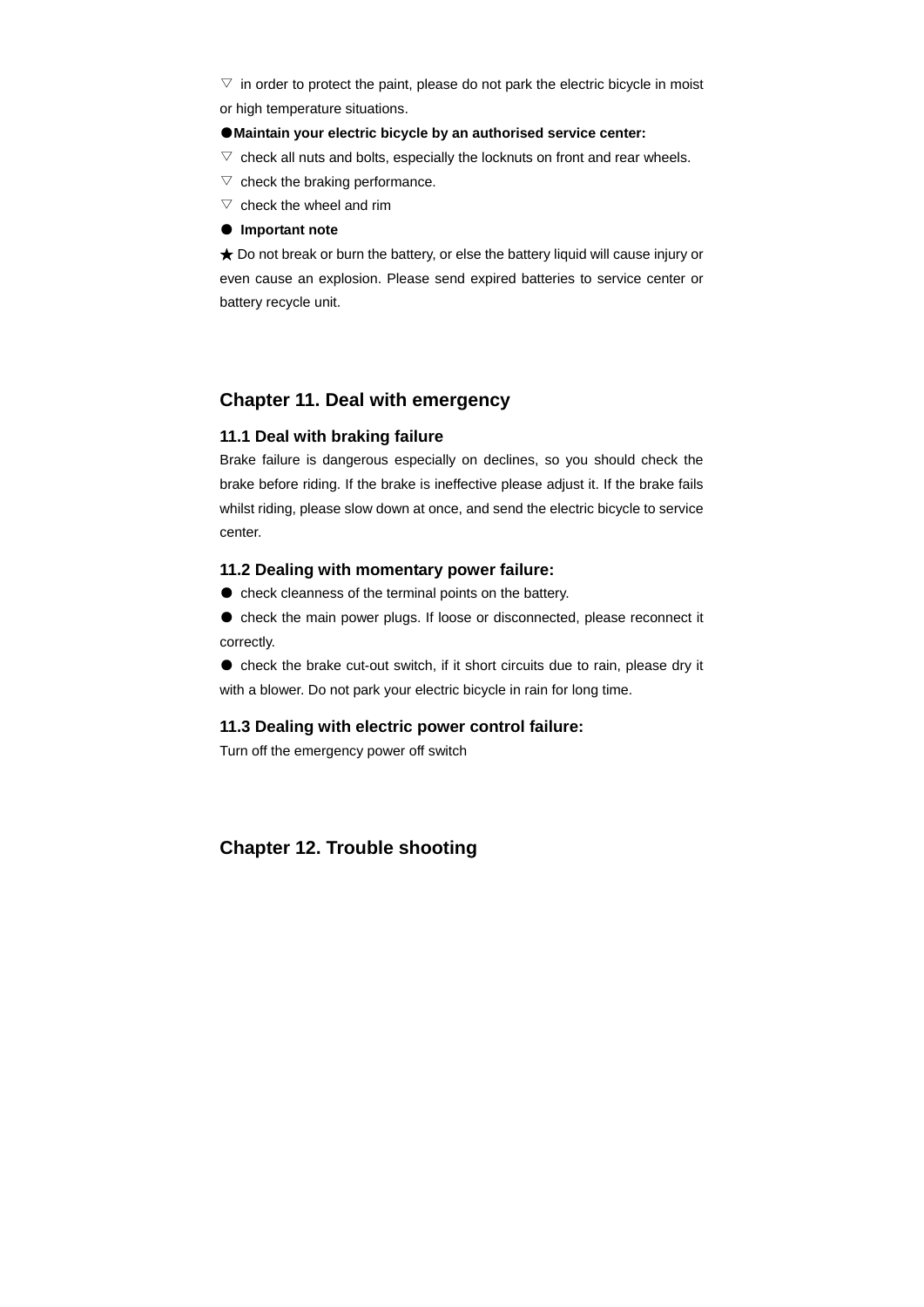| failure                        | Cause                                         | Remedy                      |  |
|--------------------------------|-----------------------------------------------|-----------------------------|--|
| Turn on power switch;          | A.battery<br>terminal                         | A.clean terminals           |  |
| "power"<br>light<br>is<br>not  | connection failure                            | B.change fuse               |  |
| working.                       | B.the fuse on battery or                      | C.send to service center    |  |
|                                | electric<br>bicycle<br>in                     | for repairing.              |  |
|                                | blown                                         |                             |  |
|                                | C.power switch failure                        |                             |  |
|                                | D.wire in battery board                       |                             |  |
|                                | is not connected                              |                             |  |
|                                | E.controller malfunction                      |                             |  |
| Turn on electric power,        | A.motor<br>line<br>connect                    | A check the motor wires     |  |
| turn throttle the motor        | failure.                                      | service<br>send<br>to<br>or |  |
| can not work.                  | <b>B.controller malfunction</b>               | center.                     |  |
|                                |                                               | B.send<br>service<br>to     |  |
|                                |                                               | center.                     |  |
| Release throttle, motor        | A.throttle malfunction                        | A send to service center    |  |
| can not cut power              | <b>B.controller malfunction</b>               |                             |  |
| Motor is very noisy on         | A.motor clutch failure                        | A send to service center    |  |
| rough road                     |                                               |                             |  |
| No.<br>driving<br>power<br>in. | brake lever affected<br>A.                    | A.dry the brake switch      |  |
| riding                         | moisture<br>with a blower or send<br>by<br>or |                             |  |
|                                | failure                                       | to service center           |  |
|                                | <b>B.controller malfunction</b>               | B.send to service center    |  |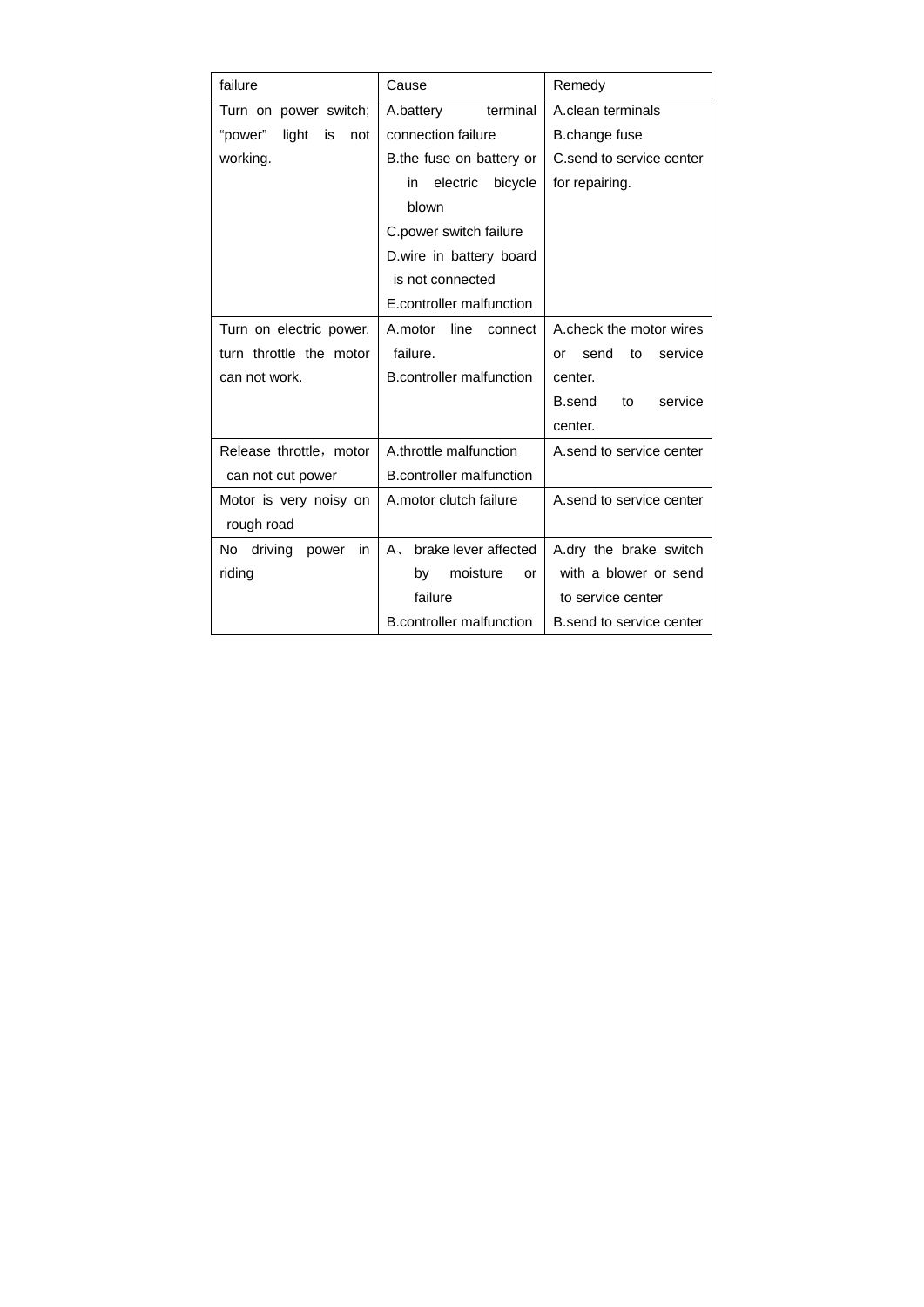# **Chapter 13 New technical points**



**There is a built-in burglar alarm inside battery of some simple model electric bicycles.** 

- A. Turn on and off of power switch twice within 3 seconds. After hear three unusual sounds, the battery is under the guarded condition.
- B. Hit the bicycles or battery. Alarm will sound
- C. Turn on power switch. The alarm will stop



- A. Replace lube after initially riding 300km. Afterward replace it every 3000km.
- B. Do not fill lube above upper limit.
- To change the lubricant
- C. Place electric bicycle on center stand, start motor to warm it for 3 minutes, turn off power.
- D. Loose screws on inlet and outlet. Drain old lube.
- E. Tighten outlet screw. Fill gear box with 120ml of approved lubricant.
- F. Tighten inlet screw.